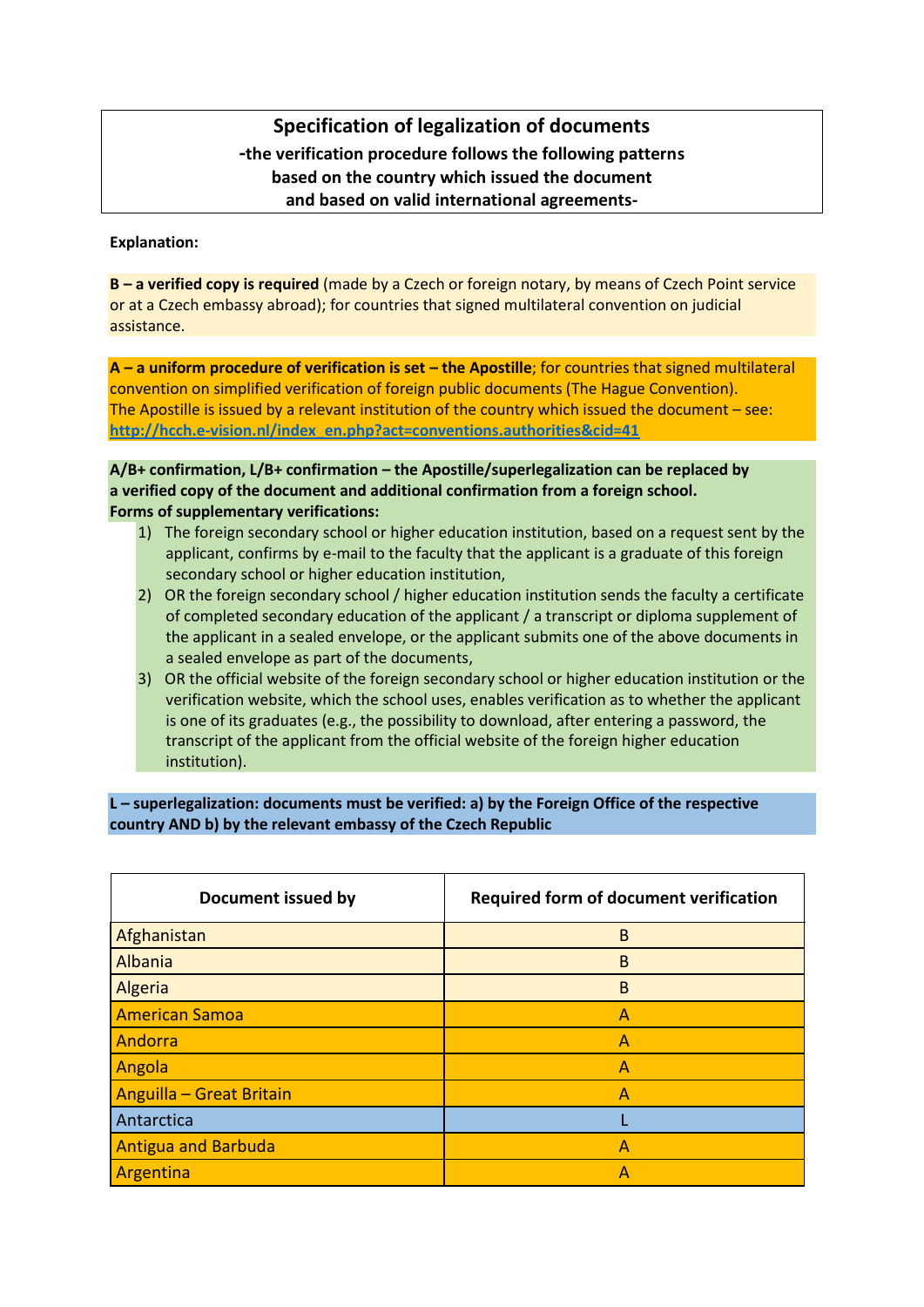| Armenia                                            | Α                     |
|----------------------------------------------------|-----------------------|
| <b>Aruba - Netherlands</b>                         | A                     |
| Australia                                          | $A / B+$ confirmation |
| Austria                                            | B                     |
| Azerbaijan                                         | A                     |
| <b>Bahamas</b>                                     | A                     |
| <b>Bahrain</b>                                     | $\overline{A}$        |
| Bangladesh                                         | L                     |
| <b>Barbados</b>                                    | A                     |
| <b>Belarus</b>                                     | B                     |
| <b>Belgium</b>                                     | B                     |
| <b>Belize</b>                                      | A                     |
| <b>Benin</b>                                       | L                     |
| <b>Bermuda - Great Britain</b>                     | A                     |
| <b>Bhutan</b>                                      | L                     |
| <b>Bolivia</b>                                     | A                     |
| <b>Bosnia and Herzegovina</b>                      | B                     |
| <b>Botswana</b>                                    | $\overline{A}$        |
| <b>Bouvet Island</b>                               | L                     |
| <b>Brazil</b>                                      | A                     |
| <b>British Solomon Islands - Great Britain</b>     | A                     |
| <b>British Virgins Islands - Great Britain</b>     | A                     |
| <b>British Antarctic Territory - Great Britain</b> | $\overline{A}$        |
| <b>Brunei Darussalam</b>                           | A                     |
| <b>Bulgaria</b>                                    | B                     |
| <b>Burkina Faso</b>                                |                       |
| <b>Burundi</b>                                     | Α                     |
| Cabo Verde                                         |                       |
| Cambodia                                           |                       |
| Cameroon                                           |                       |
| Canada                                             | A/B+ confirmation     |
| Cayman Islands - Great Britain                     | A                     |
| <b>Central African Republic</b>                    | L                     |
| Ceuta                                              | L                     |
| Colombia                                           | $\overline{A}$        |
| <b>Comoro Islands</b>                              | A                     |
| Congo                                              |                       |
| Congo, Democratic Republic                         |                       |
| <b>Cook Islands</b>                                | $\overline{A}$        |
| <b>Costa Rica</b>                                  | A                     |
| Crete                                              | B                     |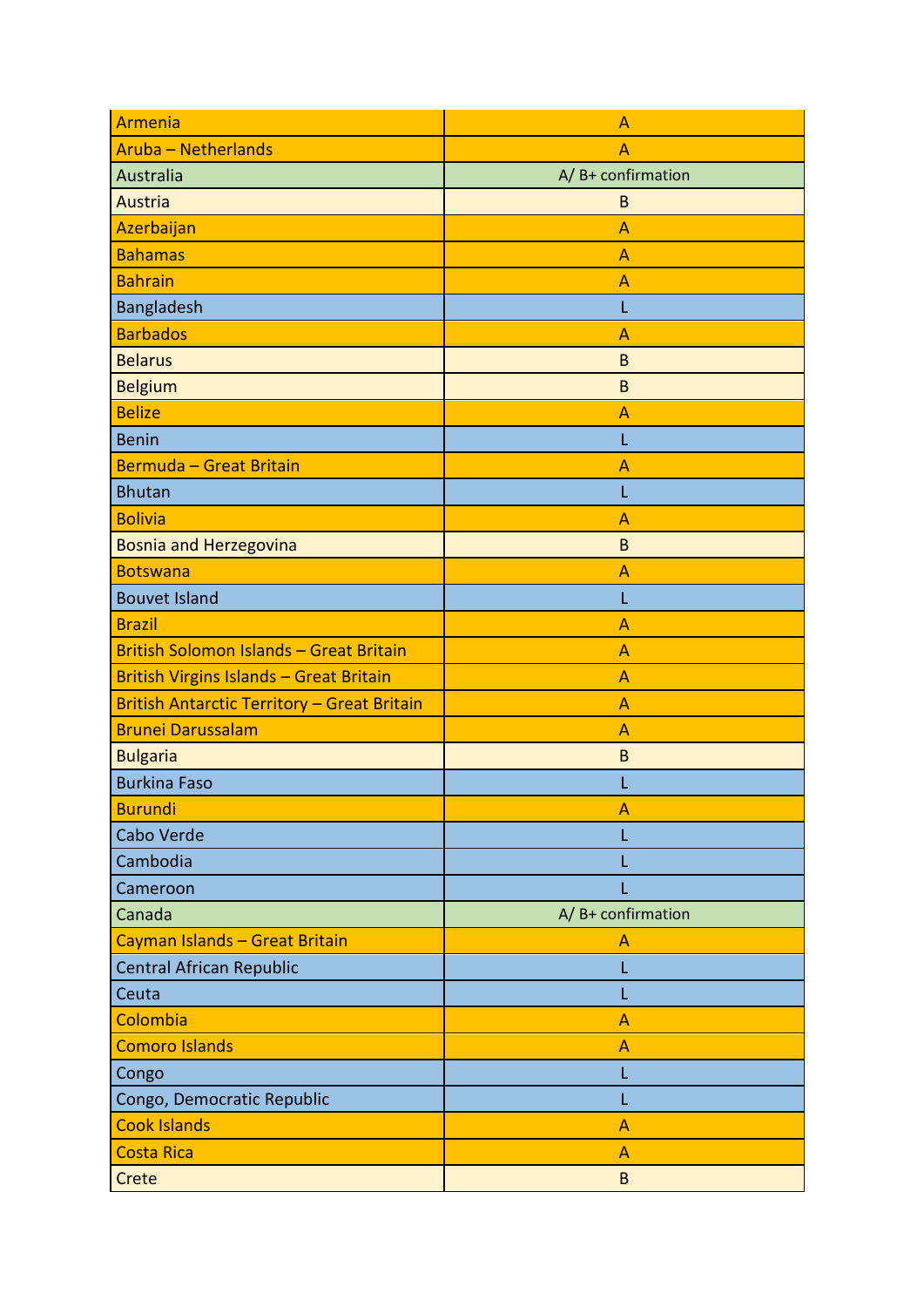| Croatia                                     | B                     |
|---------------------------------------------|-----------------------|
| Cuba                                        | B                     |
| <b>Cyprus</b>                               | B                     |
| Democratic People's Republic of Korea       | B                     |
| <b>Denmark</b>                              | A/B+ confirmation     |
| Djibouti                                    | L                     |
| <b>Dominica</b>                             | A                     |
| <b>Dominican Republic</b>                   | А                     |
| <b>East Timor</b>                           | L                     |
| <b>Ecuador</b>                              | A                     |
| Egypt                                       | L                     |
| <b>Equatorial Guinea</b>                    |                       |
| Eritrea                                     |                       |
| Estonia                                     | $A / B+$ confirmation |
| Ethiopia                                    | L                     |
| <b>Falkland Islands - Great Britain</b>     | A                     |
| <b>Faroe Islands</b>                        | L                     |
| Fiji                                        | A                     |
| Finland                                     | $A / B+$ confirmation |
| France                                      | B                     |
| <b>French Polynesia</b>                     | A                     |
| French Southern and Antarctic Lands         | L                     |
| French Territory of the Afars and the Issas | A                     |
| Gabon                                       | L                     |
| Gambia                                      |                       |
| Georgia                                     | $\sf{B}$              |
| Germany                                     | A/B+ confirmation     |
| Ghana                                       | L                     |
| Gibraltar - Great Britain                   | $\overline{A}$        |
| <b>Great Britain</b>                        | $A/B+$ confirmation   |
| Greece                                      | B                     |
| Greenland                                   | L                     |
| Grenada                                     | А                     |
| <b>Guadeloupe - France</b>                  | A                     |
| <b>Guam-USA</b>                             | A                     |
| Guatemala                                   | A                     |
| Guinea                                      | L                     |
| Guinea-Bissau                               |                       |
| Guyana - France                             |                       |
|                                             | A                     |
| Haiti                                       | L                     |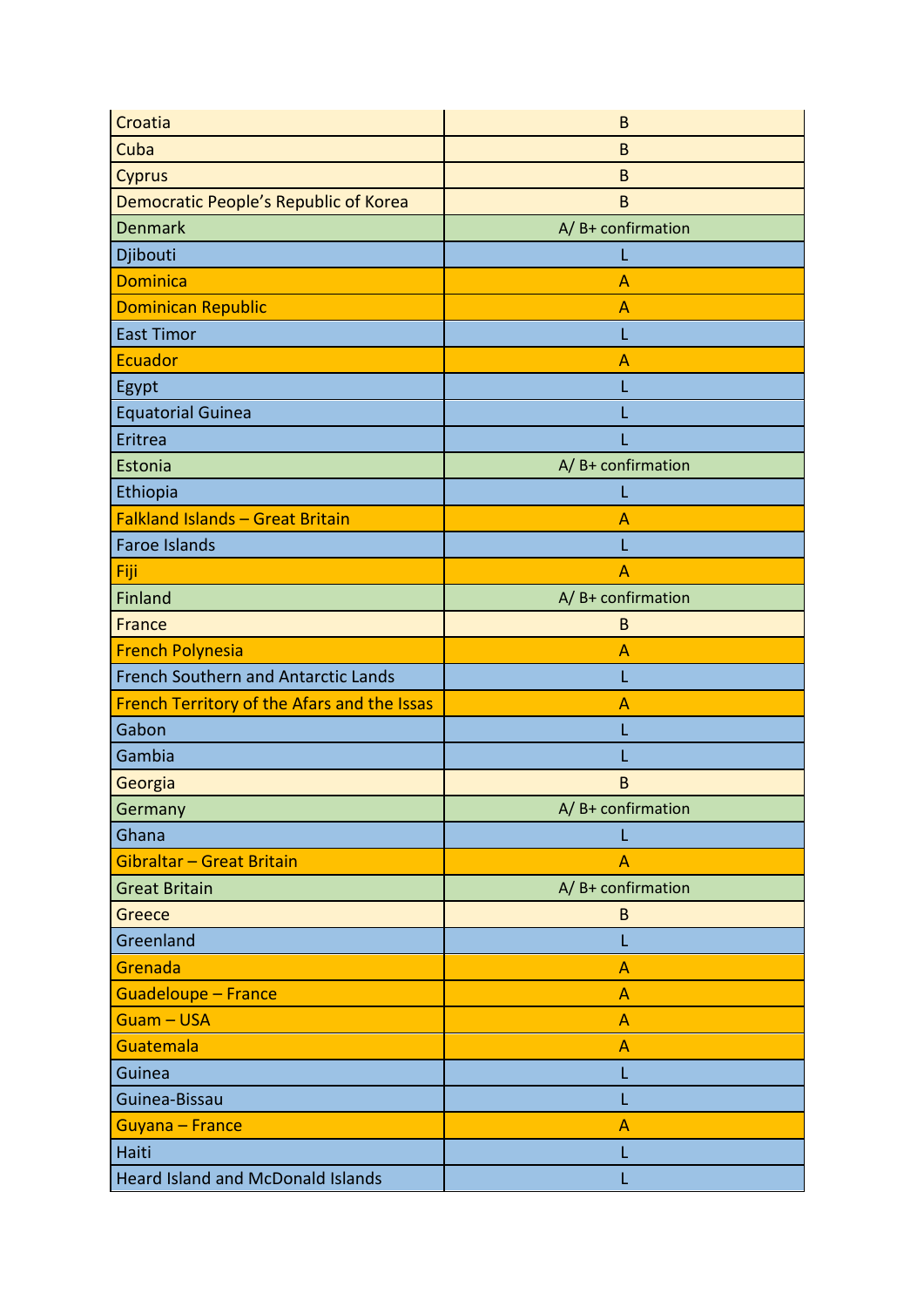| <b>Honduras</b>                    | A                      |
|------------------------------------|------------------------|
| <b>Hungary</b>                     | $\sf{B}$               |
| Chad                               | L                      |
| Chile                              | A                      |
| China                              | L                      |
| China - only Hong Kong and Macao   | Α                      |
| <b>Christmas Island</b>            | L                      |
| Iceland                            | A                      |
| India                              | A                      |
| Indonesia                          | L                      |
| Iran                               |                        |
| Iraq                               |                        |
| Ireland                            | $A / B+$ confirmation  |
| <b>Isle of Man - Great Britain</b> | A                      |
| <b>Israel</b>                      | A                      |
| Italy                              | $A / B +$ confirmation |
| <b>Ivory Coast</b>                 | L                      |
| Jamaica                            |                        |
| Japan                              | $\overline{A}$         |
| Jersey - Great Britain             | A                      |
| Jordan                             | L                      |
| <b>Kazakhstan</b>                  | A                      |
| Kenya                              | L                      |
| Kiribati                           |                        |
| <b>Kosovo</b>                      | Α                      |
| Kuwait                             |                        |
| Kyrgyzstan                         | B                      |
| Laos                               | L                      |
| Latvia                             | A/B+ confirmation      |
| Lebanon                            | L                      |
| Lesotho                            | $\overline{A}$         |
| Liberia                            | A                      |
| Libya                              | L                      |
| Liechtenstein                      | A                      |
| Lithuania                          | A/B+ confirmation      |
| Luxembourg                         | $A / B+$ confirmation  |
| Macau                              | L                      |
| Macedonia (FYROM)                  | B                      |
| Madagascar                         | L                      |
| <b>Malawi</b>                      | $\overline{A}$         |
| Malaysia                           | L                      |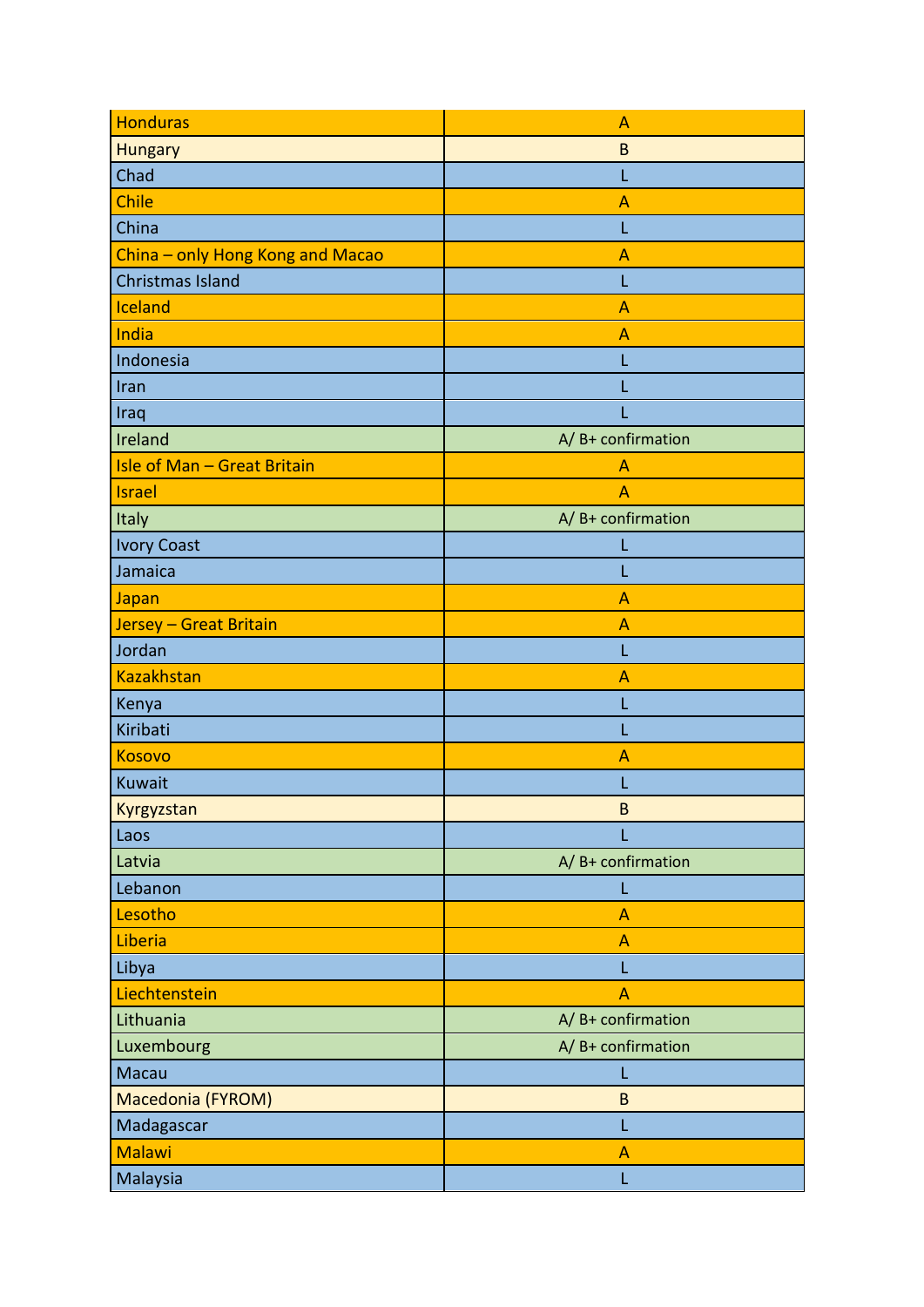| <b>Maldives</b>                   | L                     |
|-----------------------------------|-----------------------|
| Mali                              | L                     |
| <b>Malta</b>                      | A                     |
| <b>Morocco</b>                    | A                     |
| <b>Marshall Islands</b>           | A                     |
| Martinique - France               | A                     |
| Mauritania                        | L                     |
| <b>Mauritius</b>                  | A                     |
| Mayotte                           | L                     |
| Melilla                           | L                     |
| <b>Mexico</b>                     | A                     |
| Micronesia                        | L                     |
| Minor Outlying Islands - USA      |                       |
| Moldova                           | B                     |
| <b>Monaco</b>                     | A                     |
| Mongolia                          | B                     |
| Montenegro                        | B                     |
| <b>Montserrat - Great Britain</b> | A                     |
| Mozambique                        | A                     |
| Myanmar                           | L                     |
| <b>Namibia</b>                    | A                     |
| <b>Nauru</b>                      | L                     |
| Nepal                             | L                     |
| Netherlands                       | $A / B+$ confirmation |
| <b>Netherlands Antilles</b>       | A                     |
| New Caledonia - France            | A                     |
| <b>New Zealand</b>                | A/B+ confirmation     |
| Nicaragua                         | A                     |
| Niger                             | L                     |
| Nigeria                           | L                     |
| <b>Niue</b>                       | A                     |
| <b>Norfolk Islands</b>            | L                     |
| Northern Mariana Islands - USA    | A                     |
| Norway                            | A/B+ confirmation     |
| Oman                              | A                     |
| Pakistan                          | L                     |
| Palau                             | L                     |
| Panama                            | A                     |
| Papua New Guinea                  | L                     |
| Paraguay                          | A                     |
| Peru                              | A                     |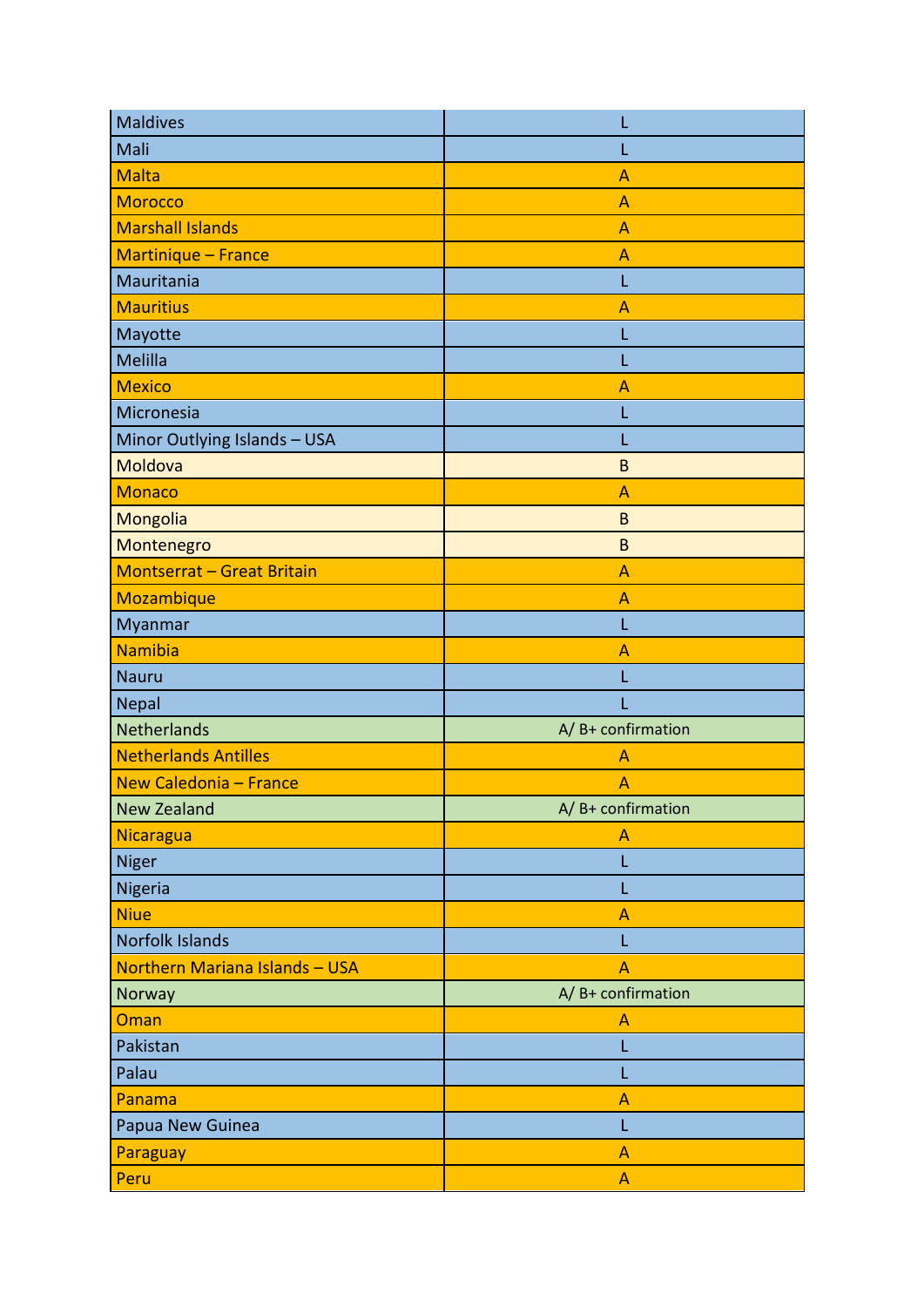| Philippines                             | Α                               |
|-----------------------------------------|---------------------------------|
| Pitcairn Islands                        |                                 |
| Poland                                  | B                               |
| Portugal                                | A/B+ confirmation               |
| <b>Puerto Rico - USA</b>                | Α                               |
| Qatar                                   |                                 |
| <b>Republic of South Africa</b>         | A                               |
| Réunion - France                        | Α                               |
| Romania                                 | $\mathsf B$                     |
| <b>Russian Federation</b>               | B                               |
| Rwanda                                  | L                               |
| Saint Helena - Great Britain            | Α                               |
| <b>Saint Kitts and Nevis</b>            | A                               |
| <b>Saint Lucia</b>                      | A                               |
| Saint Pierre and Miquelon - France      | A                               |
| <b>Saint Vincent and the Grenadines</b> | $\overline{A}$                  |
| Salvador                                | $\overline{A}$                  |
| Samoa                                   | A                               |
| <b>San Marino</b>                       | A                               |
| São Tomé and Príncipe                   | A                               |
| Saudi Arabia                            | L                               |
| Senegal                                 |                                 |
| Serbia                                  | B                               |
| <b>Seychelles</b>                       | Α                               |
| Sierra Leone                            |                                 |
| Singapore                               |                                 |
| Slovakia                                | в                               |
| Slovenia                                | $\sf{B}$                        |
| Somalia                                 | L                               |
| South Georgia                           | L                               |
| South Georgia and the South Sandwich    | $\mathsf{A}$                    |
| Islands                                 |                                 |
| <b>South Korea</b>                      | $\overline{A}$                  |
| Spain                                   | $\sf{B}$                        |
| Sri Lanka                               | L                               |
| Sudan                                   |                                 |
| <b>Suriname</b>                         | A                               |
| Swaziland                               | A                               |
| Sweden                                  | $A/\overline{B}$ + confirmation |
| Switzerland                             | B                               |
| Syria                                   | $\sf{B}$                        |